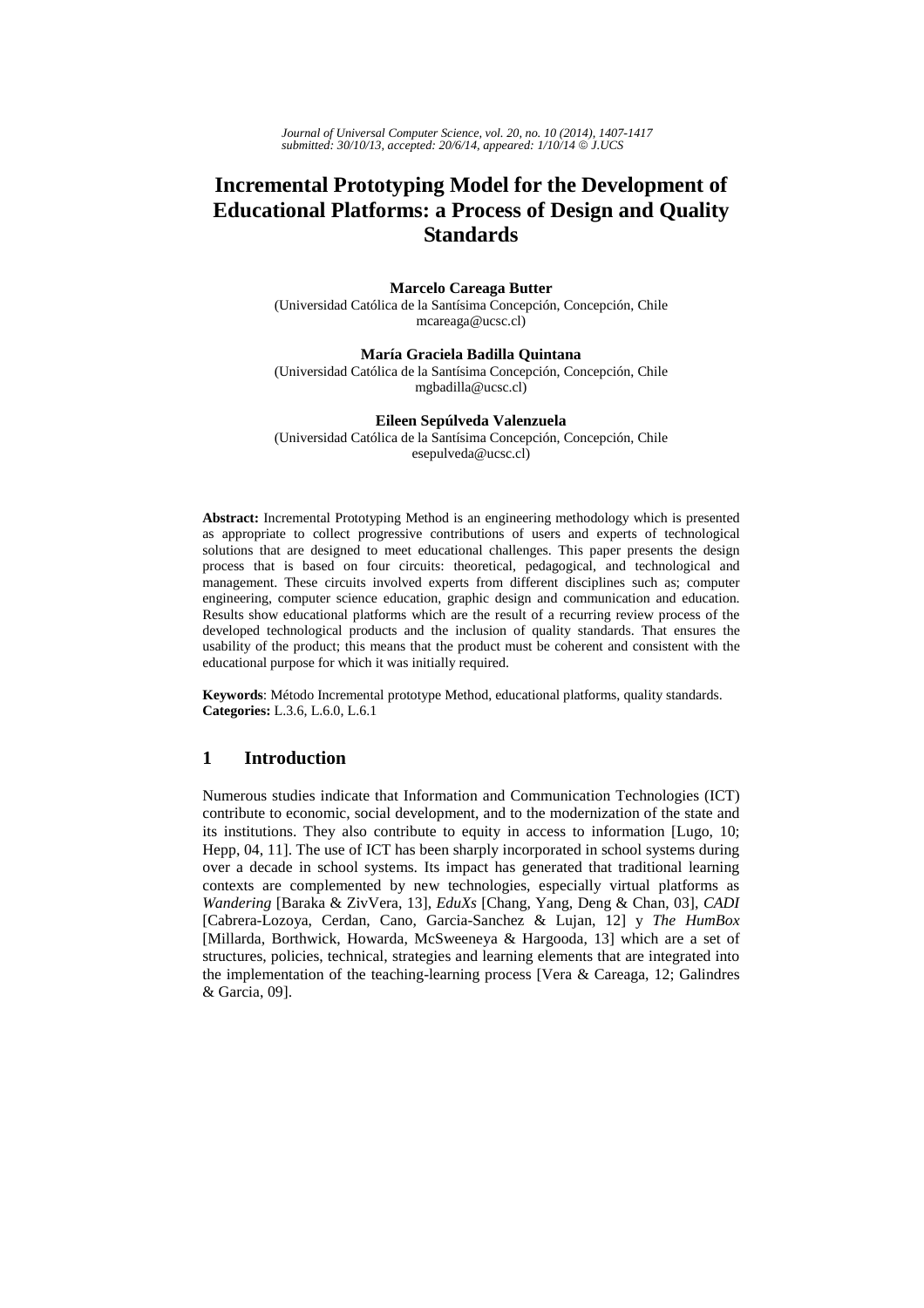This publication proposes a framework to fit together the metalanguage and the individual looks with the different disciplines involved in the management processes of educational solutions that are based on the pedagogical use of ICT. The technological development methodology proposed to design and optimize virtual platforms for educational purposes is called Incremental Prototyping Method (IPM). This method consists of applying an engineering design to educational challenges that can be solved by combining face-to-face and online teaching. The first phase is to define the methodological and communicational issues related to education, then the most appropriate technology architecture to improve learning and gradually add the details according the development the different phases proceeds, instances of evaluation and optimization of the prototypes.

In the incremental models of reference, each linear sequence causes an increase in the prototype, which is a product of a portion of the operational system platform development. In the process, the first increase usually becomes an essential product. Key informants who provide relevant information to evaluate and optimize the prototypes may be experts in pedagogy and advance ICT user, and virtual platform users, who initially evaluate the product then the new sequence is iterated repeating phases of analysis, design and development. The process is considered evolutionary because in each cycle of analysis, design and evolution, gradually refine strategic and tactical decisions related to pedagogical and technological factors.

This platform development methodology requires successive stages including at least: implementation, evaluation, optimization and routinization. In these stages, inputs from interdisciplinary teams are coordinated. To do this, the multidisciplinary teams are part of the realization of a set of activities, such as project definition, which covers the problem, analysis and definition; design and specification, implementation incremental prototypes and final product construction. The success of a platform is the development of a thematic content supported by an instructional design, a reliable technology platform that ensures fast access to the system, and a technical support that gives quick and effective solutions [Marquina, 07].

# **2 Incremental Prototyping Model for the Development of Educational Platforms**

The proposed model includes six phases in the design and development of learning platforms which can be applied to learning modalities in mixed contexts and distance learning (*b-learning* or *e-learning*).

The phases are recursive, linking prototypes with pilot programs and stages of expansion and routinization. The processes are recycled depending on the application of quality criteria that enable to optimize permanently pedagogical and technological solutions designed [Shih, Tseng & Yang, 08] and put into action (see Figure 1).

 **Incubation phase:** It is the discussion about the main idea supported by pedagogical requirements. It considers a preliminary analysis that allows us to refine, and include the idea of the four balanced circuits: theoretical, pedagogical, and technological and management.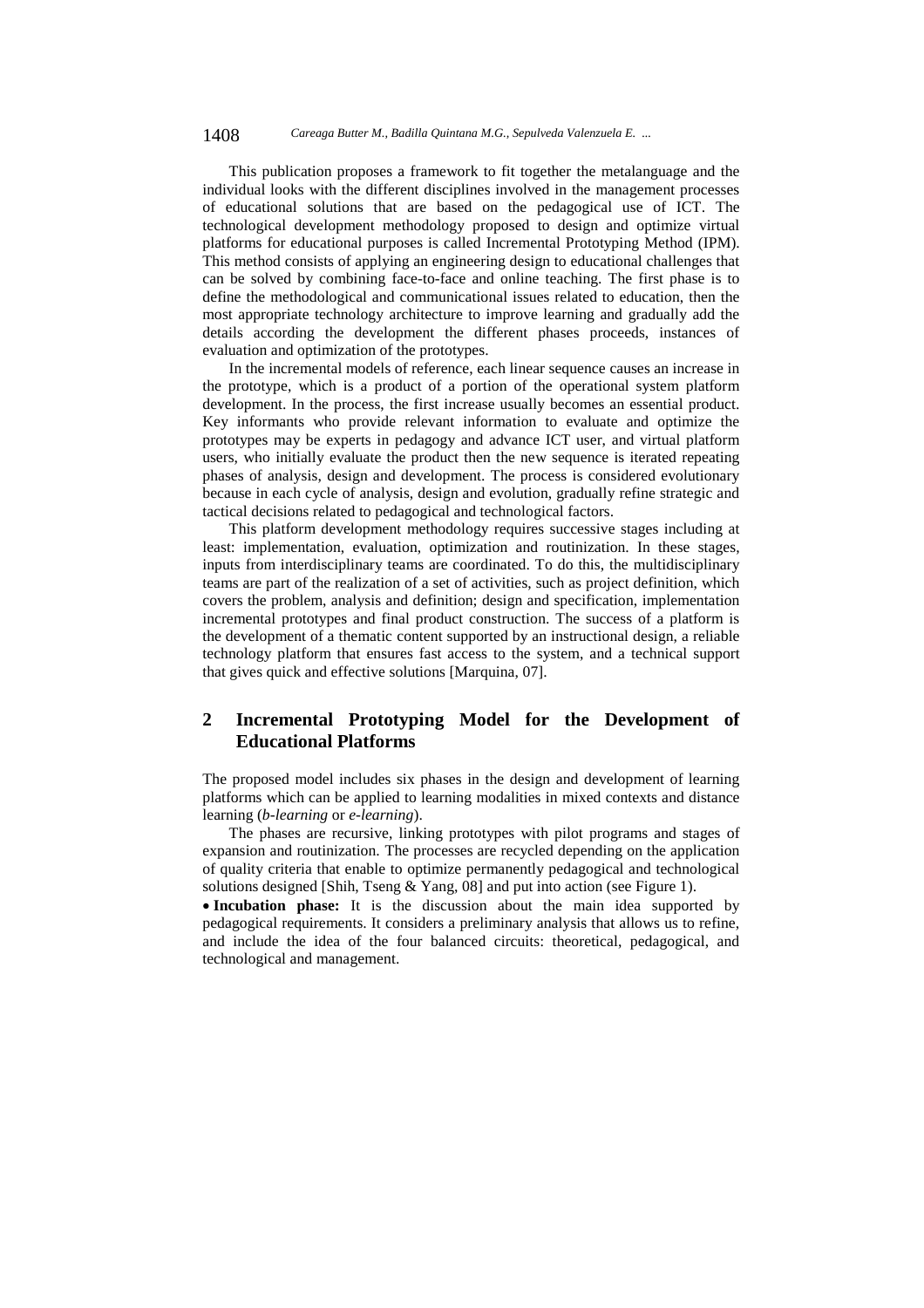**Prototype Phase 1**: It must include the teaching, communicational, educational, and technological and management designs. It also considers sub-phases of evaluation and optimization.

 **Pilot Plan Phase:** This is the main stage where designs are subjected to technological and pedagogical situations in minimum and maximum limits. The idea is to test the operation of the systems and the users in real contexts of performance.

• Prototype Phase 2: It consists of an optimized version of the pedagogy, communication, educational, and technological and management designs.

 **Routinizing phase**: It consists in the operating phase over the time, in which the technical teaching system demonstrates its robustness.

 **Expansion Phase:** In this phase, the cycle iterates expanding the extension of pedagogical and technological solution that has been developed and validated.



*Figure 1: Incremental Prototyping Model for the Development of Educational Platforms [Careaga, 2010]* 

The design process of the model was based on the balanced and consistent application of the four circuits (see Figure 2). **The Theoretical** is a system of ideas that brings the founding essence of the model, considering key and conceptual issues so that becomes the core idea of the other circuits. **The Pedagogical Circuit** is related to innovation of the curriculum to integrate ICT in teaching practices and includes theories of education and curricular approaches that support their use. In addition, it considers definitions of pedagogical standards as benchmarks for quality accreditation of ICT applications in education. **The Technological circuit** contains aspects of the architecture system, the communicational aspects, hardware and software definitions and standards that ensure the quality, interoperability and scalability of technological solutions applied either blended learning or distance modalities. Finally, **The Management Circuit** is a modeling of the aspects related to economic, curriculum and technology sustainability, on which other circuits operate, so it should include process models, procedures and protocols that enable the functioning of the systems.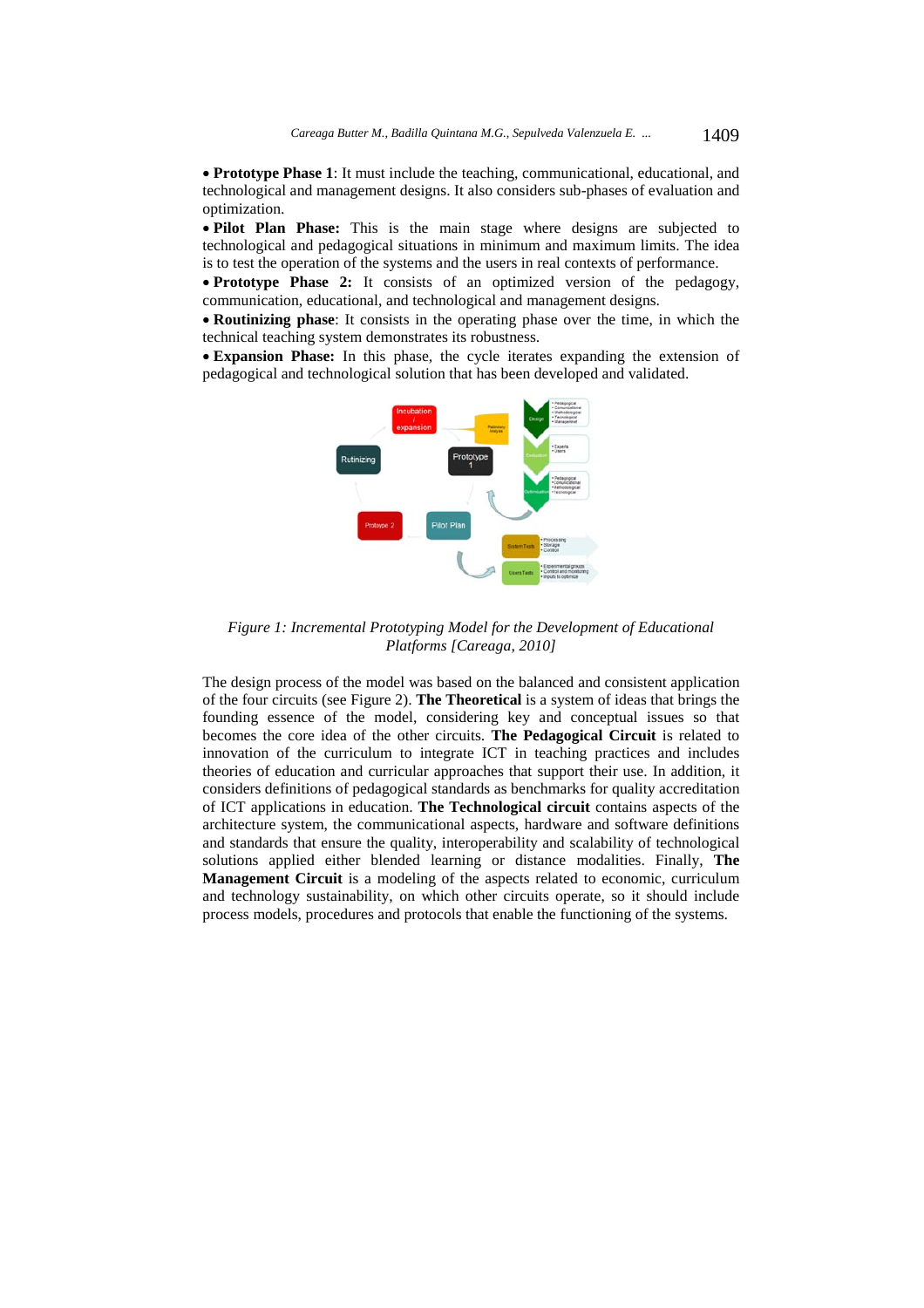# **3 Quality standards**

The applied quality standards were pedagogical and technological. Standards are specific explanatory rules, criteria, descriptive measures, which establish what, can be considered as a quality product. Therefore, to create quality standards is necessary to define qualitative or quantitative indicators that can be objective, specific, quantifiable and measurable. The idea of standardizing involves structuring a battery of pedagogical standards, including indicators that can be contrasted with the experiences of educational practices. These are proposed because there is still an open debate about the definition of pedagogical standards applicable to the curricular integration of ICT. There is a clear trend towards technological focus in Latin American projects related to ICT use in teacher education, even when they declare the subordination of technology to the educational component, in practice [Unesco, 05].

In order to validate educational platforms five categories have been developed for the educational standardization: theoretical Standards, Standards based on pedagogical principles, Methodological standards, Teaching and Evaluative standards.



*Figure 2: Circuit Model for the Development of Educational Platforms [Avendaño and Careaga, 2006]* 

**Category 1 Theoretical Standards**: Systems of ideas that contribute the curricular and pedagogical arguments to programs, courses, units or modules of teacher training with ICT use (see Table 1).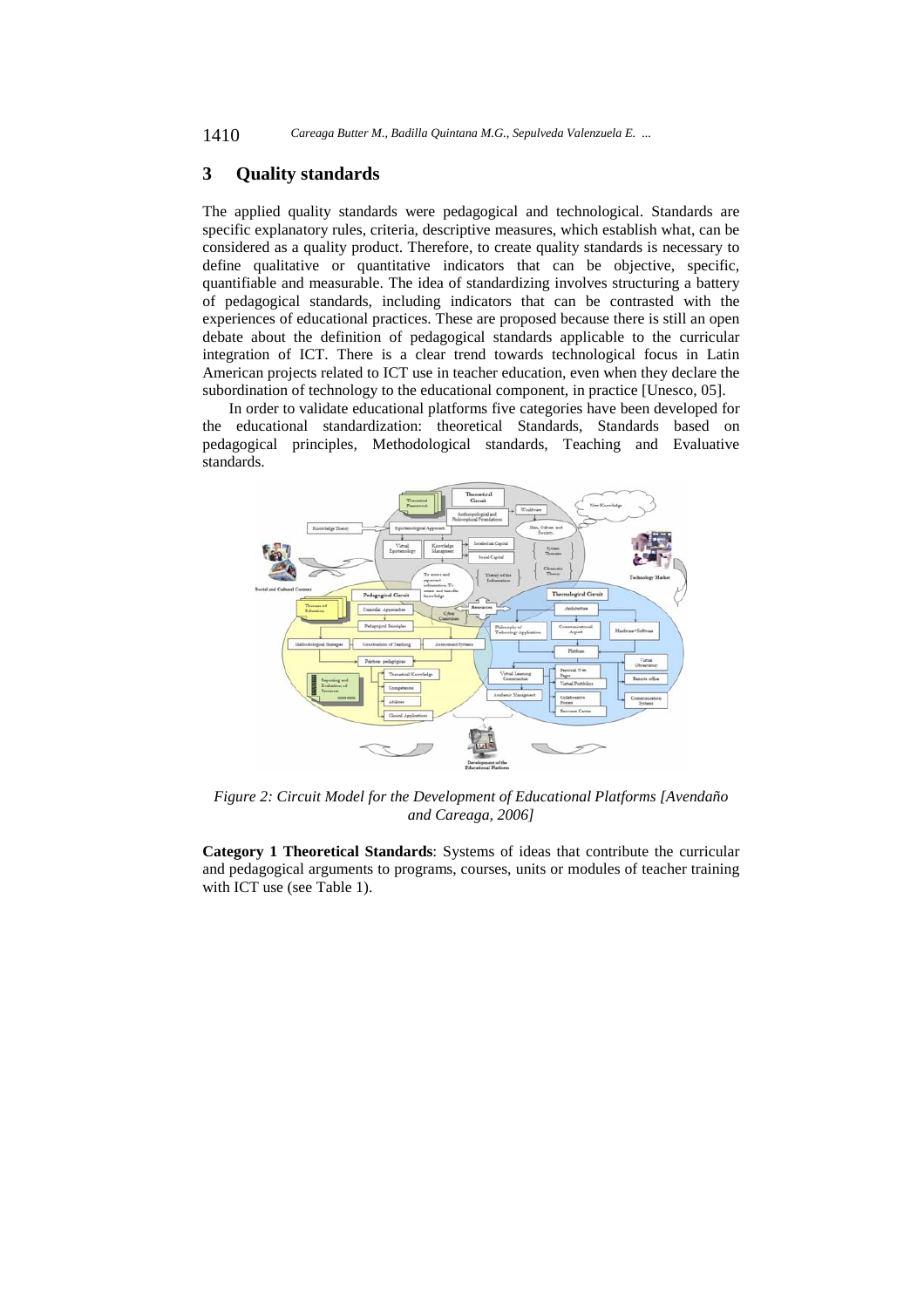| <b>Standards</b>        | <b>Indicators</b>                                                             |
|-------------------------|-------------------------------------------------------------------------------|
| $E1.1:$ To              | 1.1.1: Consider a profile of teacher education with ICT use based on one or   |
| Circumscribe to         | more anthropological-philosophical conceptions (worldview).                   |
| anthropological-        | 1.1.2: Consider one or more views about the role of teachers and their        |
| philosophical           | professionalism in society.                                                   |
| conceptions.            | 1.1.3: Consider one or more views about the role of teachers and their        |
|                         | professionalism in culture.                                                   |
| E1.2: To ascribe to     | 1.2.1: Consider one or more theories of education that guide the courseware   |
| theoretical concepts.   | design and implementation of strategies for improving teaching with ICT       |
|                         | use.                                                                          |
| $E1.3:$ To define       | 1.3.1: Consider one or more theories of knowledge.                            |
| epistemological         | 1.3.2: Consider notions about knowledge Management.                           |
| approach.               |                                                                               |
| $E1.4$ : To select      | 1.4.1: Select notions of one or more of the curricular approaches: Cognitive, |
| curricular notions as   | Constructivist, Model based on Skills, Problem Solving Methodology,           |
| guidelines of training. | Contextualized Curriculum, Curriculum flexible and distributed progressive    |
|                         | or Cyber Curriculum                                                           |

*Table 1: Theoretical Standards and Pedagogical indicators* 

**Category 2 Standards based on pedagogical principles:** Assumptions that guide teaching practices either developed in virtual environment or blended learning contexts. They must be considered to ensure the quality of distance learning (see Table 2).

| <b>Standards</b>    | <b>Indicators</b>                                                               |
|---------------------|---------------------------------------------------------------------------------|
| $E2.1:$ To define   | 2.1.1: Define min and specific objective of the course, unit or module.         |
| objectives.         | 2.1.3: Formulate clear and concise learning objectives.                         |
|                     | 2.1.4: The learning objectives are consistent in relation with the contents.    |
|                     | 2.1.5: Users must be aware of the course objective, unit or module to learn     |
|                     | what they can get from it.                                                      |
| E2.2: Consider      | 2.2.1: Pedagogical designs include incentives for learning systems.             |
| motivational        | 2.2.2: Include motivational module with positive stimuli.                       |
| instances that      | 2.2.3: Establish ways to motivate student's attention based on the importance   |
| promote learning.   | of content and emotional links.                                                 |
|                     | 2.2.4: Considered the request for information and $\prime$ or complaints for    |
|                     | channeling concerns or complaints from users.                                   |
|                     | 2.2.5: During the development of the course are asked users' opinion about      |
|                     | the level of satisfaction of their expectations and motivation levels.          |
|                     | 2.2.6: During the development of the course, tutor sends content and / or       |
|                     | specific exercises to unmotivated users.                                        |
| E2.3: Ensure        | 2.3.1: Contents related to learning objectives.                                 |
| consistency of      | 2.3.2: Contents include the implications and complexity of the learning         |
| content.            | objectives.                                                                     |
|                     | 2.3.3: Content developed with consistent language in order to achieve the       |
|                     | understanding of them.                                                          |
| E2.4: Promote       | 2.4.1: Design course, unit or module which is adapted the learning path         |
| autonomus learning. | 2.4.2: Pedagogical design facilitates users to be the principal actors of their |
|                     | learning and learn at their own pace.                                           |
|                     | 2.4.3: The teaching design promotes self-learning.                              |
|                     | 2.4.4: Users can address the contents flexibly.                                 |
| E2.5: Encourage     | 2.5.1: Promote the idea of creating pedagogical collaboration networks.         |
| educational         | 2.5.2: Promote the relationship between the development of intellectual         |
| collaboration.      | Capital and Social Capital. (Knowledge management).                             |

*Table 2: Standards based on pedagogical principles and indicators*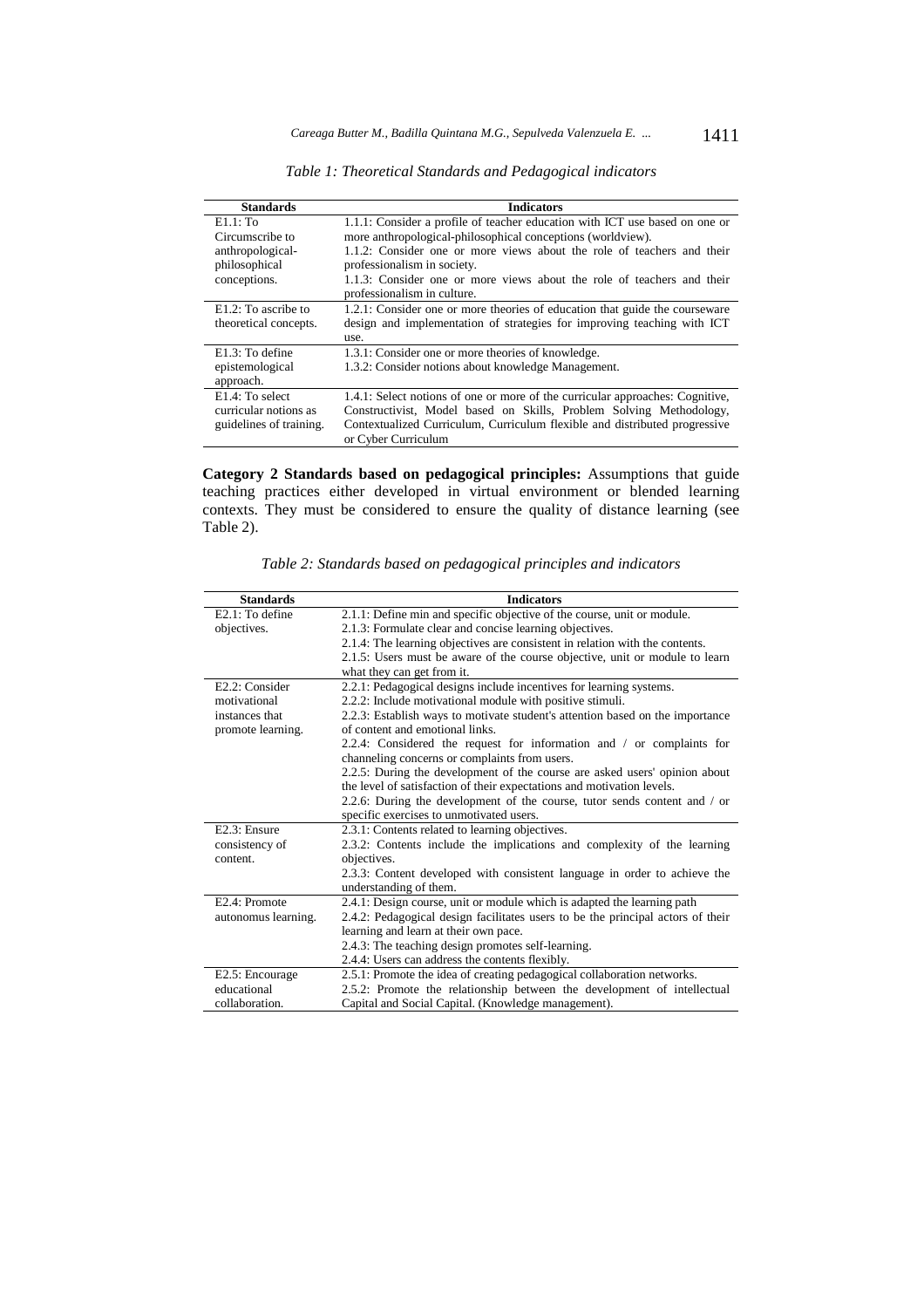| E <sub>2.6</sub> : Involve | 2.6.1: Users construct their own meanings when they are learning.              |
|----------------------------|--------------------------------------------------------------------------------|
| learning meanings.         | 2.6.2: Users learn to learn alongside their peers, teachers and / or tutors.   |
|                            | 2.6.3: Users learn to unlearn in order to build new meanings in their learning |
|                            | processes.                                                                     |
| E2.7: Contextualize        | 2.7.1: The contents are related to the real improvement needs.                 |
| learning placing           | 2.7.2: Teaching methodologies promote to place the contents in real contexts   |
| them into reality.         | of personal performance.                                                       |
|                            | 2.7.3: The applied methodologies encourage the practical steps to be placed    |
|                            | into the educational reality in which teachers work.                           |
|                            | 2.7.4: Learning occurs when it can be applied or when it is needed.            |
| E2.8: Explore,             | 2.8.1: The virtual learning environments encourage and facilitate the          |
| rehearse and asume         | exploration of sources of information and allow to experience and / or         |
| the error.                 | simulate situations to learn rehearsing                                        |
|                            | 2.8.2: The virtual learning contexts considered potential learning errors and  |
|                            | provide useful feedback to achieve effective learning.                         |
| E2.9: Diversify the        | 2.9.1: There are virtual spaces to publish learning products.                  |
| scenarios                  | 2.9.2: There are collaborative spaces, forums and virtual portfolios.          |
| $E2.10$ : Linking          | 2.10.1: Contents must allow fluid relationships between<br>concepts-           |
| theory and practice.       | experiences.                                                                   |
|                            | 2.10.2: Users are exposed to exercise frequently.                              |
| E2.11: Contextualize       | 2.11.1: The treatment of content considers the cultural context.               |
| culturally and             | 2.11.2: The language has universal connotations.                               |
| socially.                  | 2.11.3: What is taught is current and updated.                                 |

**Category 3 Standards of methodological principles:** Methods that should be applied to solve problems of teaching and learning in virtual environments, including the pre-selection of methods and techniques in order to ensure quality of learning (see Table 3).

| <b>Standards</b>         | <b>Indicators</b>                                                             |
|--------------------------|-------------------------------------------------------------------------------|
| $E3.1$ : To have a pilot | 3.1.1: The system exposes users to a neutral unit to explore the Virtual      |
| unit.                    | learning Environment and simulate their expected performance.                 |
| E3.2: To organize        | 3.2.1: Users have at least one virtual space that supports collaborative      |
| work in collaborative    | work.                                                                         |
| teaching contexts        | 3.2.2: The collaborative networking allows interaction among all              |
|                          | participating. 3.2.3: Virtual space, available for collaborative work,        |
|                          | facilitates communication among users.                                        |
|                          | 3.2.4: Interactivity allows uni-, bi-and multidirectional communication.      |
|                          | 3.2.5: The collaborative network promotes links with other users who share    |
|                          | similar interests.                                                            |
| E3.3: Horizontalizar la  | 3.3.1: Users and their tutors have teaching-learning relationships in which   |
| relación pedagógica.     | they can study, explore, investigate, experiment and practice together.       |
| E3.3: The pedagogical    | 3.3.2: There are personal virtual portfolios to know the progress and         |
| relationship must be     | achievements of the users.                                                    |
| E3.4: To define          | 3.4.1: Users can establish internal and external relations in order to manage |
| knowledge managers       | information.                                                                  |
| networks.                | 3.4.2: Users can access, represent, create and transfer information to        |
|                          | contribute with the platform information.                                     |
| E3.5: To have Tutoring   | 3.5.1: The systems offer educational, technological, administrative,          |
| Systems.                 | personal and group tutoring.                                                  |
|                          | 3.5.2: Response times of personalized tutoring not exceed one day.            |
|                          | 3.5.3: Tutors must give an answer during a period two days as maximum.        |
|                          | 3.5.4: Tutors are able to check the progress of users, compared with peers    |
|                          | and accompany learning processes.                                             |

*Table 3: Standards based on methodological principles and its indicators*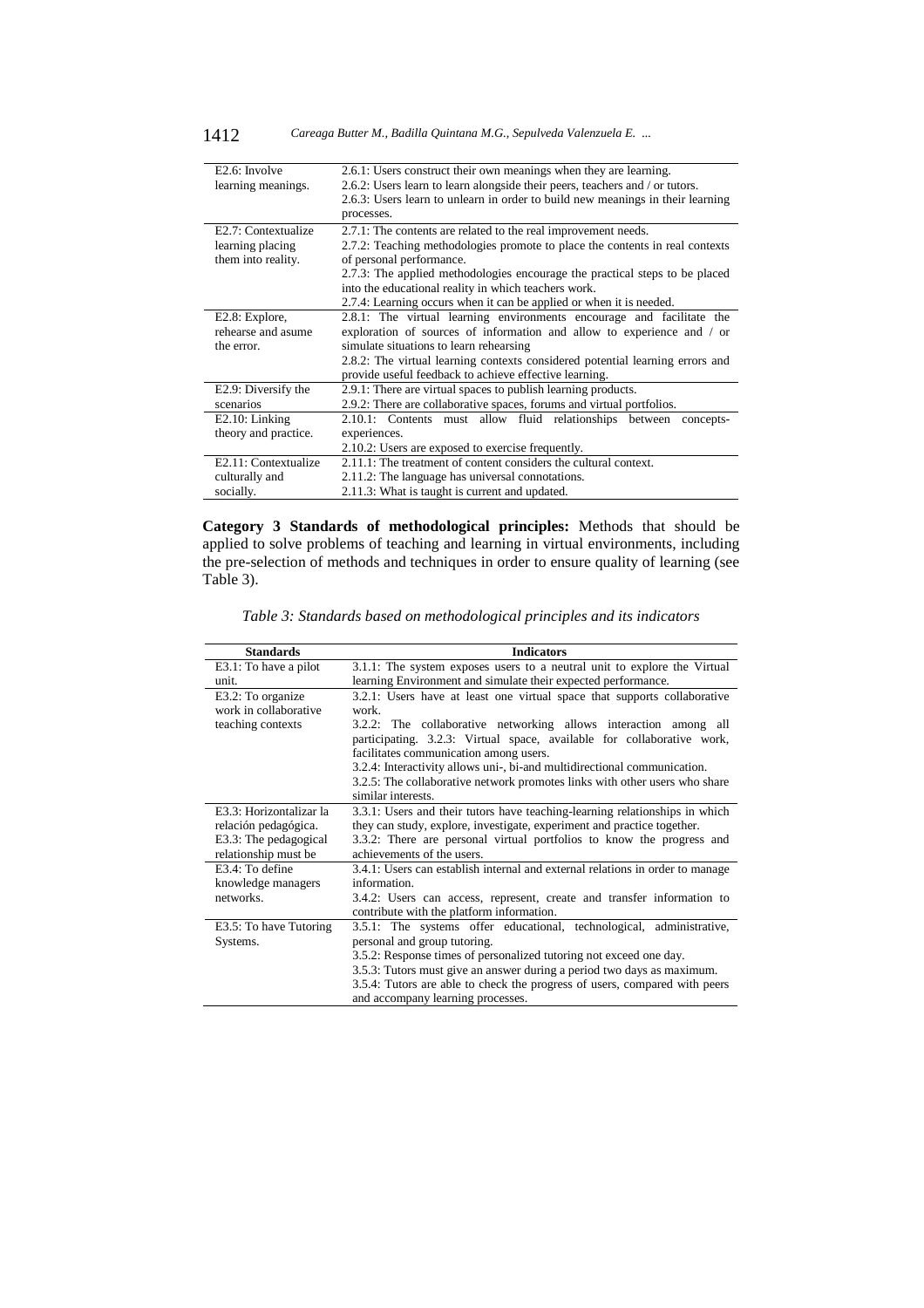| E3.6: To organize the | 3.6.1: The contents are structured in increasing difficulty.                |
|-----------------------|-----------------------------------------------------------------------------|
| Contents.             | 3.6.2: All users receive the same package of content and exercises.         |
|                       | 3.6.3: Tutors send content and additional exercises according to users'     |
|                       | needs.                                                                      |
| $3.7:$ To apply       | 3.7.1: The language used is appropriate and consistent to users.            |
| communicational       | 3.7.2: Users are personalized in communicational mode.                      |
| designs.              | 3.7.3: The working groups are identified and differentiated.                |
| E3.8: Users learn by  | 3.8.1: Users learn performing practical experiences that allow applying the |
| doing.                | concepts, skills, abilities, skills and / or competencies.                  |
|                       | 3.8.2: Users are exposed to closed (open= activities that demonstrate their |
|                       | knowledge, skills and / or individual (social) skills.                      |
| E3.9: To manage the   | 3.9.1: The e-learning systems require one daily hour of direct exposure in  |
| exposure time.        | digital platforms as maximum.                                               |
| E3.10: Report the     | 3.10.1: Users are properly informed about the basic, intermediate,          |
| complexity of the     | advanced or expert level of the course, unit or module that they will take. |
| content.              |                                                                             |

**Category 4 Teaching Standards**: Ways to organize and use learning resources to mediate the knowledge sources with distance learning users, based on the quality of design and users' abilities communication (see Table 4).

*Table 4: Teaching Standards and its indicators* 

| <b>Standards</b> | <b>Indicators</b>                                                                    |
|------------------|--------------------------------------------------------------------------------------|
| E4.1: To ensure  | 4.1.1: Contents have an extension that maintains users' interest.                    |
| the treatment of | 4.1.2: Its implications are not either excessive nor reductionist.                   |
| content.         | 4.1.3: The treatment of content provides comfort to users in the training            |
|                  | environment.                                                                         |
|                  | 4.1.4: The phrases used have a simple and short grammatical structure.               |
|                  | 4.1.5: Headings and subheadings are included in longer paragraphs.                   |
|                  | 4.1.6: Key concepts, to facilitate the reading of the contents, are highlighted.     |
|                  | 4.1.7: It facilitates user understanding of words and / or more complex concepts     |
|                  | with extra teaching resources.                                                       |
|                  | 4.1.8: The presentation of learning resources is according to the level of the users |
|                  | who directs the course, unit or module.                                              |
|                  | 4.1.9: The written text of the resources is subject to the level of the users.       |
|                  | 4.1.10: Grammatical errors and spelling errors were avoided.                         |
|                  | 4.1.11: The system provides surprise teaching resources to avoid monotony in         |
|                  | learning. (Sound effects, visual, text -ups, etc.)                                   |
|                  | 4.1.12: The system avoids elements as distracters of the learning.                   |
| $E4.2:$ To       | 4.2.1: Over 90% of the contents are understood by users.                             |
| Structure clear  | 4.2.2: Contents are very well-organized in order to understand them easily.          |
| contents.        |                                                                                      |
| $E4.3:$ To       | 4.3.1: It has concise content.                                                       |
| represent the    | 4.3.2: There is self-restraint in the treatment of content.                          |
| contents.        | 4.3.3: It combines text with illustrative graphics and multimedia resources.         |
|                  | 4.3.6: The icons and graphical representations are self-explanatory.                 |
|                  | 4.3.6: Simulators are used to represent phenomena and processes.                     |
| E4.4: Sources of | 4.4.1: Link content with conventional means when learning experiences are            |
| information.     | enriched with such uses.                                                             |
| E4.5: Represent  | 4.5.1: Contents are organized according to aesthetic canons.                         |
| content          | 4.5.2: Learning objects are designed combining Resources.                            |
| esthetically.    | 4.5.3: Teaching resources can be represented easily.                                 |

**Category 5 Evaluative standards:** Monitoring and measuring methods of teaching and learning practices in virtual learning contexts (see Table 5).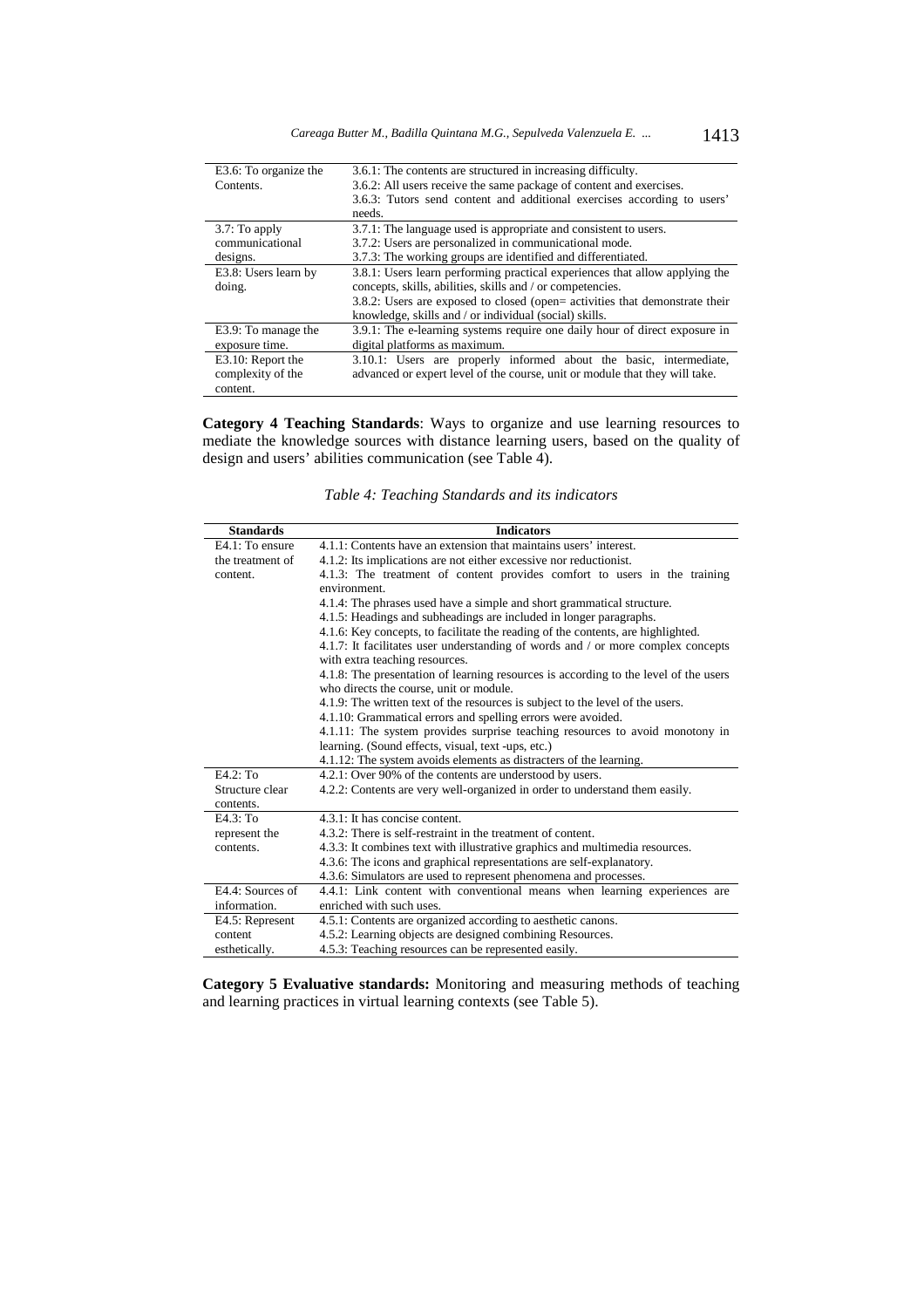| <b>Standards</b>  | <b>Indicators</b>                                                                    |
|-------------------|--------------------------------------------------------------------------------------|
| E5.1: Evaluative  | 5.1.1: Defines the application of different evaluative methods such as;              |
| mode.             | quantitative, quantitative mixed, endogenous and / or exogenous.                     |
| E5.2: Evaluative  | 5.2.1: Define online assessment techniques.                                          |
| strategies for e- | 5.2.2: Select and apply software to assess.                                          |
| learning and / or | 5.2.3: Consider modules with diagnostic assessment tools.                            |
| b-learning.       | 5.2.5: Users are grouped according to their levels of previous knowledge.            |
|                   | 5.2.6: Consider modules with assessment tools applicable to the teaching-            |
|                   | learning and achievement.                                                            |
| E5.3: To define   | 5.3.1: Includes instructional self explanatory                                       |
| online assessment | 5.3.2: Consider modules that help to answer the instruments.                         |
| methodologies.    | 5.3.3: Includes automated security systems to ensure the user authentication and     |
|                   | prevent spoofing.                                                                    |
| E5.4:             | 5.4.1: Includes different kind of assessments such as; theoretical, practical, self- |
| Assessment.       | assessments and co-assessment.                                                       |
| E5.5: Automatic   | 5.5.1: Consider systems that facilitate the management and a package distributed     |
| systems to        | and applied of test.                                                                 |
| process           | 5.5.2: Consider automatic systems that manage online information and they are        |
| information.      | able to generate evaluation reports.                                                 |
| E5.6: Feedback    | 5.6.1: Users receives information about their achievements, mistakes and results.    |
| Systems.          | 5.6.2: Users can comment on the review of their work.                                |

*Table 5: Evaluative standards and indicators* 

To define the technological standards, it was studied The Comitee AICC Aviation Industry CBT, IEEE Learning Technologies Standards Committee (LTSC), OKI the Open Knowledge Initiative, ARIADNE, ADL SCORM. According to experts, in the next few years, e-learning standards will be focused on the following topics: content repository, internationalization and localization, certification programs, and architecture.

Technology standards for e-learning set up common rules for the used resources on digital platforms that support distance education strategies, have high levels of agreement in both the design content and the types of infrastructure that are used. This convergence is very important to consumers because the products that adhere to these standards will not become obsolete in a short term, protecting investments in such products [Maurer, 04]. The purpose of applying technology standards are interoperability, which aims to achieve optimal levels in the efficient exchange of information between different systems, the accessibility of users, personal preferences, tests, Authoring tools, the language level, the reusability, the conceptual self-restraint that mean self-explanatory and scalability which consists in the power of learning objects to be integrated into more complex structures.

# **4 Result of Platforms developed by the Model**

Through the implementation of the six phases of the IMP in the design and development of educational platforms, for example the application of quality standards, it has been possible to develop various initiatives such as; Inter-University network for collaborative research, the platform for graduate school of the education faculty of the Universidad Católica de la Santísima Concepción and the platform named managers knowledge networks designed for initial teacher training students.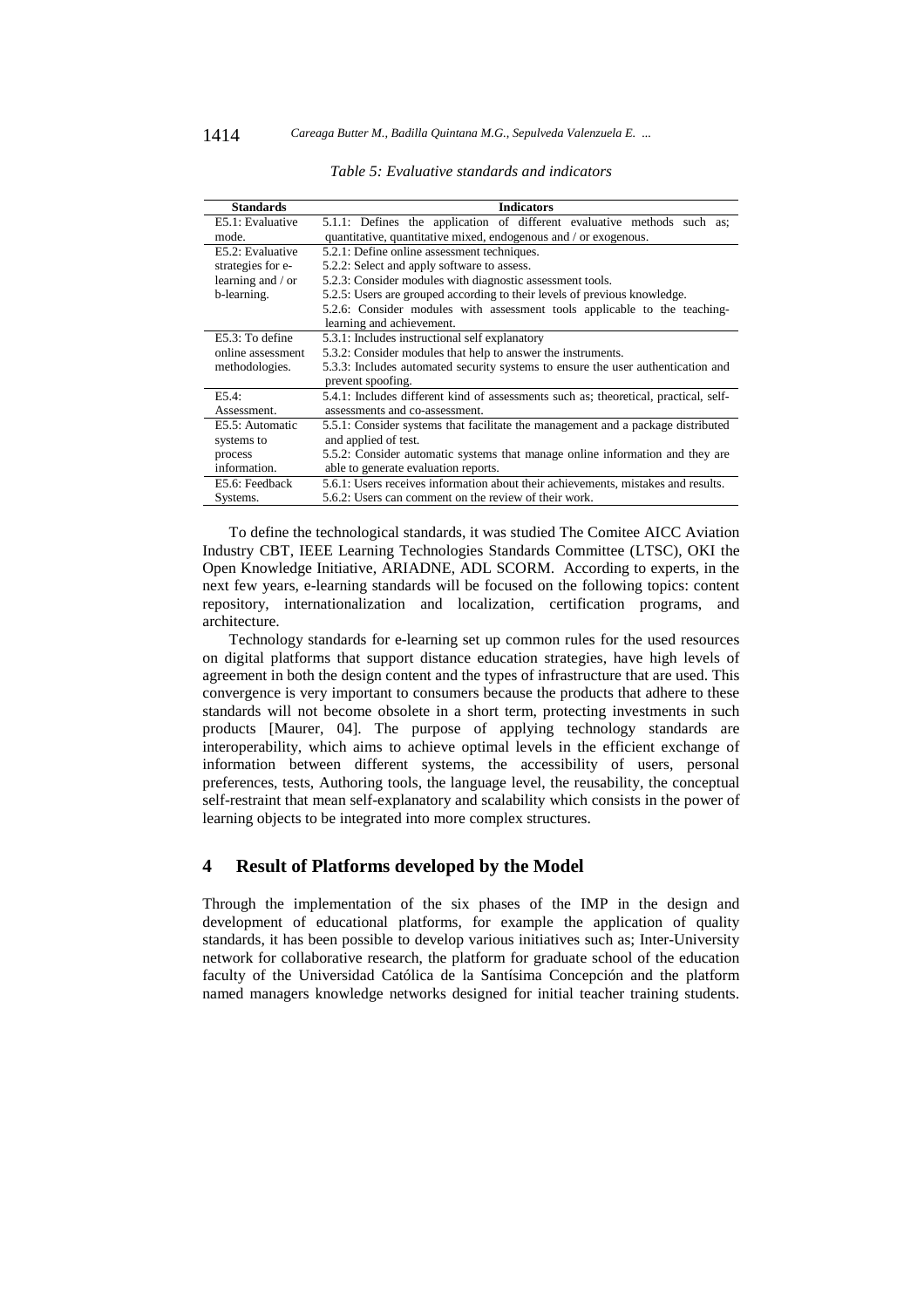Students can practice their lessons using a mixed pedagogical practice, complementing classroom teaching - mentoring - with virtual teaching - tutoring, linking with students from vulnerable schools and colleges, among others.

#### **4.1 Example 1: Inter-University Network for Collaborative Research**

This is an educational platform, whose goal was to provide collaborative virtual workspaces to 46 teachers and 2,077 college students. They belong to a network of 12 Chilean universities. The research was about different ways to manage knowledge in academic networks and the relationships between expectations of use and innovation in university teaching practices [Careaga, 04]. The incremental process of validation of the platform was carried out by experts' opinion and user performance according to qualitative and quantitative research approaches. Reliability was evaluated through internal consistency, with a sample of 380 students through the Kuder-Richardson-20 test which showed high reliability  $(r = .89)$ .

## **4.2 Example 2: ICT-ETP Platform**

The aim of this platform was to innovate into the Chilean Professional and Technical Education, specifically in the development of a strategy of curricular ICT uses from teaching practices. The idea was to create a network of innovation in teaching and the review of practices to build knowledge about the graduate profiles and performance expectations demanded of the productive world. The sample was of 20 schools in the Bío-Bío region, whose specialties include manufacturing, restaurant and hotel trade, construction, financial and business services, transport and communications.

It can be concluded that, although ICT-ETP Platform is a virtual environment tested, applying the IPM, it is likely to improve in its design to make it more effective to emerging needs. Moreover, it can be greatly improve the curriculum analysis of specialties involved by incorporating input from teachers and students.

### **4.3 Example 3: Network Knowledge Management Platform and Talent Management in Intercultural Contexts**

This educational platform provides educational collaborative networks between preservices teachers, teachers and students from vulnerable Mapuche schools. The purpose was to establish intercultural dialogue through assignments based on a Knowledge Management Model and the development of individual talents.

# **5 Conclusions**

It can be concluded that the incremental prototyping method is an appropriate development methodology to gather progressive input from users and external evaluators of technology solutions since it enables gradually to improve products, combining engineering development with educational purposes and users' requirements. In the previous examples, a process of validation and integration of contributions was developed in order to ensure the technological and pedagogical effectiveness and robustness of the initiatives. In particular, the inclusion of cultural and contextual aspects focused on the usability of native Chilean students (named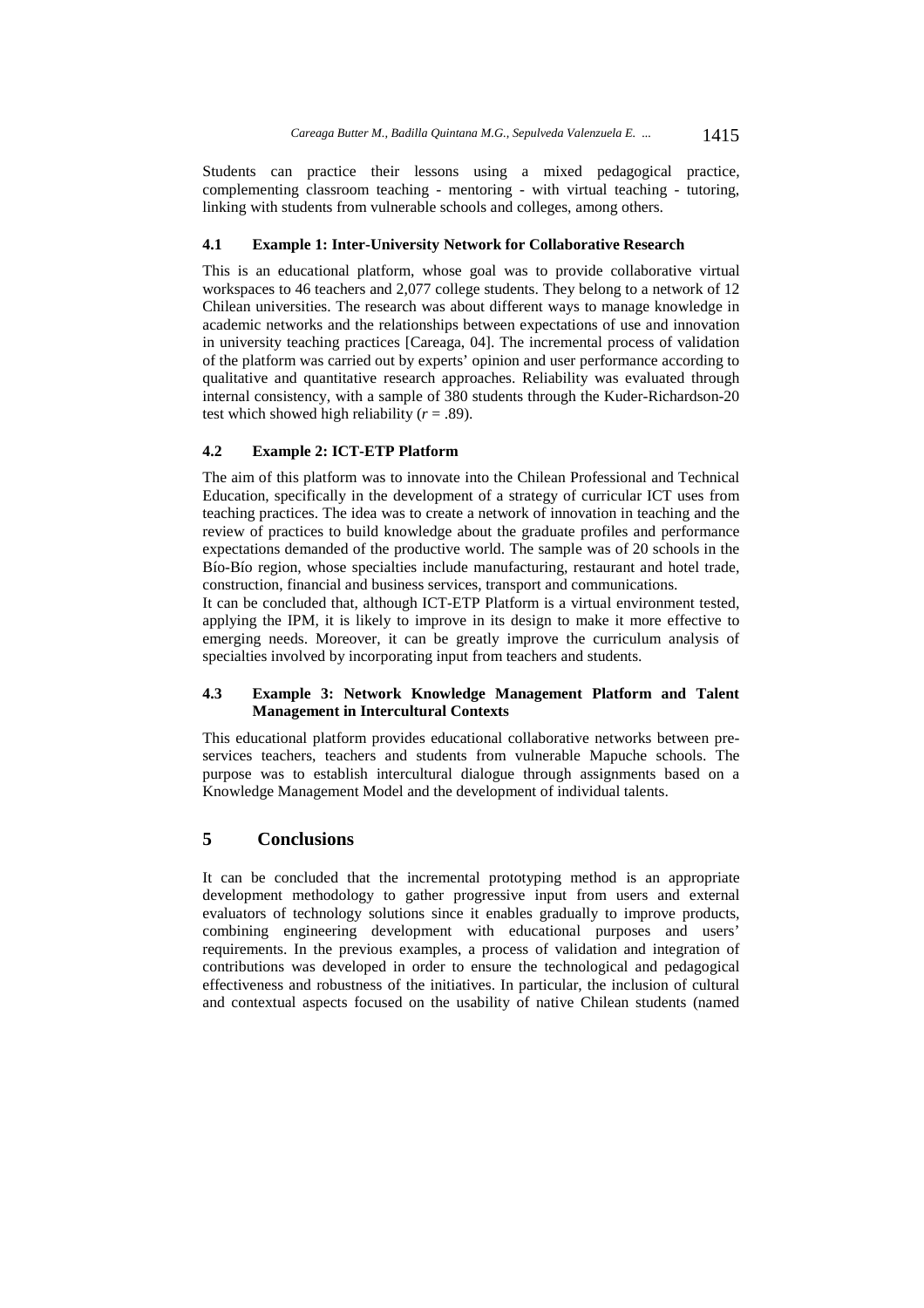1416 *Careaga Butter M., Badilla Quintana M.G., Sepulveda Valenzuela E. ...*

Mapuches) was condicioned. Thus, the development of digital platforms, with educational purposes, constitutes the result of a recurring review process of educational and technological products in order to generate prototypes that meet the quality and usability of the final product.

### **Acknowledgements**

We would like to express the deepest appreciation to Dr. Daniel Quilaqueo and Segundo Quintriqueo from Nucleo Milenio of the Universidad Católica de Temuco - Chile, with whom we collaborate on Network Knowledge Management and Talent Management Platform in Intercultural Contexts to introduce technologies with epistemological basis into vulnerable Mapuche schools in Temuco and Cañete in Chile.

# **References**

[Baraka & ZivVera, 13] Baraka, M. & Ziv, S.: Wandering: A Web-based platform for the creation of location-based interactive learning objects. *Computers & Education, 62*, 159–170, 2013.

[Cabrera-Lozoya, Cerdan, Cano, Garcia-Sanchez & Lujan, 12] Cabrera-Lozoya, A., Cerdan, F., Cano, M., Garcia-Sanchez, D. & Lujan, S.: Unifying heterogeneous e-learning modalities in a single platform: CADI, a case study. *Computers & Education 58*, 617–630, 2012.

[Careaga, 04] Careaga, M.: *Tecnologías de Información y Comunicación (TIC) en la docencia de universidades chilenas. Relaciones entre las expectativas de uso e innovación de las prácticas en la pedagogía universitaria.* Doctoral thesis (unpublished), Universidad Nacional de Educación a Distancia. España, 2004.

[Careaga, 10] Careaga, M.: Modelo incremental de prototipos para plataformas educativas, 2010, http://marcelocareaga.blogspot.com/search?q=INCREMENTAL

[Careaga & Avendaño, 06] Careaga, M. & Avendaño, A.: Modelo de Gestión del Conocimiento Basado en la Integración Curricular de Tecnologías de Información y Comunicación (TIC) en la Docencia Universitaria (GC+TIC/DU). *REXE: Revista de estudio y experiencia en educación, 5*(10), 55-74, 2006.

[Chang, Yang, Deng & Chan, 02] Chang, L., Yang, J. Deng, Y., & Chan, T.: EduXs: multilayer educational services platforms. *Computers & Education, 41*, 1–18, 2003.

[Galindres & Garcia, 09] Galindres, D. & Garcia, D.: Diseño y Elaboración de un Entorno Virtual como sistema de apoyo al proceso de enseñanza de la fisicoquímica en el proyecto curricular de licenciatura en química como un espacio alternativa al trabajo autónomo en la modalidad por créditos. In Proceedings of the Tecné Episteme y Didaxis. 4º Congreso Internacional sobre formación de profesores de Ciencias, 2009, http://www.pedagogica.edu.co/revistas/ojs/index.php/TED/article/viewDownloadInterstitial/19 0/178.

[Hepp, 09] Hepp, P.: Las tecnologías digitales en contextos interculturales. *Cultura, Hombre, Sociedad (CUHSO*), 17(1), 83-90, 2009.

[Hepp, Hinostroza, Laval and Rehbein, 04] Hepp, P., Hinostroza, E., Laval, E. & Rehbein, L.: *Technology in Schools: Education, ICT and the Knowledge Society*. Banco Mundial, 2004, http://siteresources.worldbank.org/EDUCATION/Resources/278200-1099079877269/547664- 1099079947580/ICT\_report\_oct04a.pdf